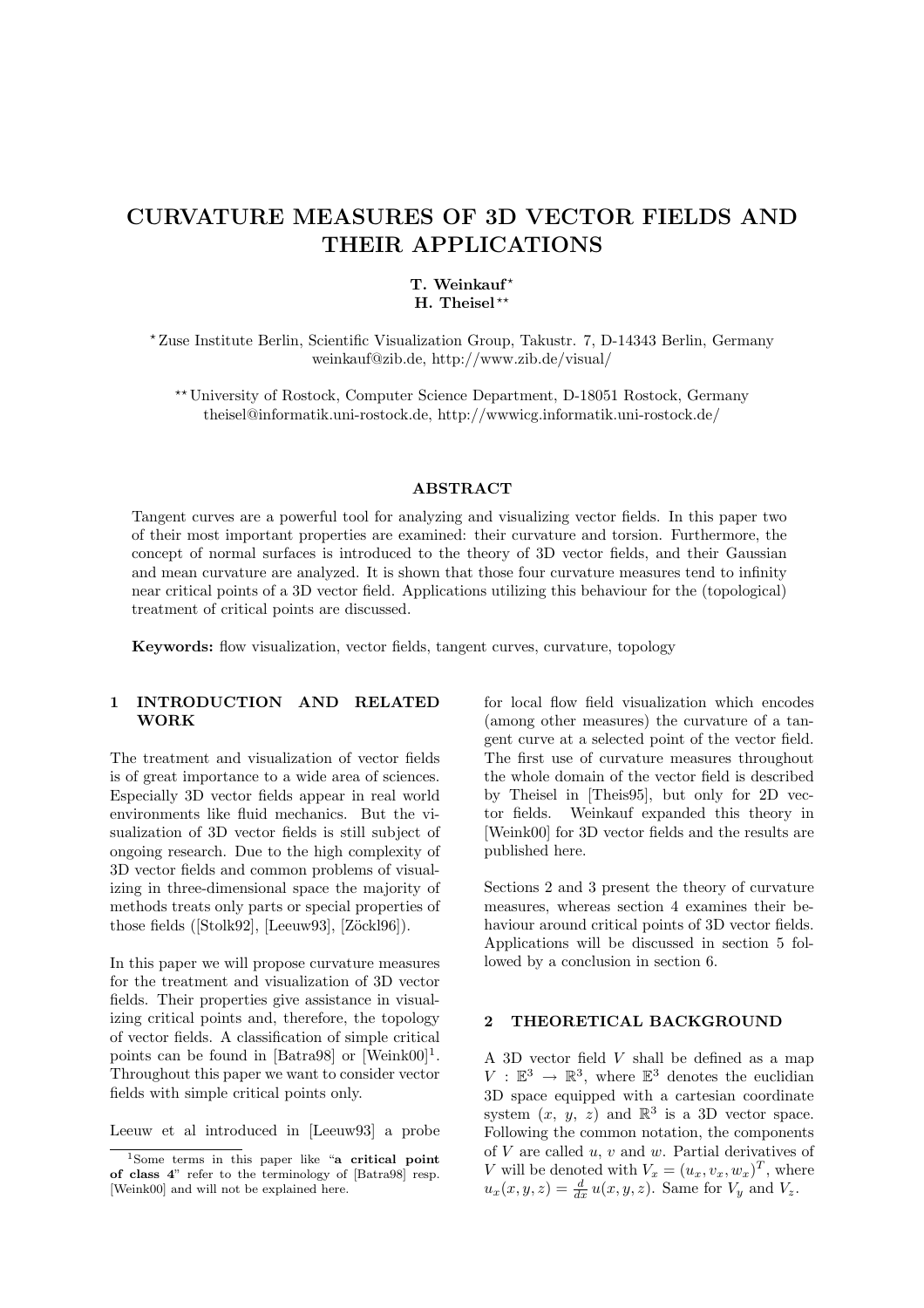#### 2.1 Derivatives of Tangent Curves

In general, tangent curves can not be described explicitly, but implicitly as a solution of the following system of differential equations:

$$
\begin{array}{rcl}\n\frac{dx}{dt} & = & u(x, y, z) \\
\frac{dy}{dt} & = & v(x, y, z) \\
\frac{dz}{dt} & = & w(x, y, z)\n\end{array} \tag{1}
$$

This circumstance makes analyzing the properties of a vector field more difficult. But in order to compute measures like curvature or torsion of tangent curves it is necessary to know the derivatives of these curves. The definition of tangent curves states, that the first derivative vector  $\dot{L}$ of a tangent curve  $L$  at a point  $P$  equals the vector of the vector field  $V$  at the same point:  $\dot{L}(P) = V(P)$ . Although we do not know an explicit expression of tangent curves in general, we can compute their higher derivatives using the following  $(\stackrel{1}{L} \hat{=} \stackrel{1}{L}, \stackrel{2}{L} \hat{=} \stackrel{1}{L}, \ldots)$ :

**Lemma 1.** Let  $V = (u, v, w)^T$  be a 3D vector field, let  $L(t)$  be an arbitrary tangent curve of V and let  $P \in L$  be an arbitrary point on L. Furthermore, let  $L(t)$  be parameterized in such a way, that  $P = L(t_0)$  and  $L(t_0) = V(L(t_0))$ . Then we obtain for the n-th derivative vector of L  $(n > 1)$ :

$$
L(t_0) = (u \cdot L_x^{n-1} + v \cdot L_y^{n-1} + w \cdot L_z)(P) \qquad (2)
$$

Proof. We have:

$$
L^{\frac{n}{L}} = \frac{d^{\frac{n-1}{L}}}{dt}
$$

To differentiate the function  $\overline{L}^{n-1}$  we have to apply the generalized chain rule. Doing this and paying attention to (1) we obtain:

$$
\begin{array}{rcl}\n\stackrel{n}{L} &=& \frac{d^2 L^1}{dt} &=& \frac{n-1}{dx} \cdot \frac{dx}{dt} + \frac{n-1}{dy} \cdot \frac{dy}{dt} + \frac{n-1}{dz} \cdot \frac{dz}{dt} \\
&=& \stackrel{n-1}{L_x} \cdot \frac{dx}{dt} + \stackrel{n-1}{L_y} \cdot \frac{dy}{dt} + \stackrel{n-1}{L_z} \cdot \frac{dz}{dt} \\
&=& u \cdot \stackrel{n-1}{L_x} + v \cdot \stackrel{n-1}{L_y} + w \cdot \stackrel{n-1}{L_z} \\
\Box\n\end{array}
$$

Lemma 1 gives us the opportunity to compute the derivatives of tangent curves to any degree just by knowing the vector field and its partial derivatives. Using this, we are able to compute curvature and torsion of tangent curves.

#### 2.2 Normal Surfaces

In this paper we want to introduce the concept of normal surfaces to the theory of 3D vector fields.

**Definition.** A surface  $S \subseteq \mathbb{E}^3$  is called NORMAL SURFACE of a 3D vector field  $V$ , iff the following is satisfied for all points  $P \in S$ : The normal vector of S at P has the same direction as  $V(P)$ .

Normal surfaces<sup>2</sup> are not defined at critical points. Neither they intersect nor touch each other, because of the unique direction of the vector field at every non-critical point. Therefore, there is one and only one normal surface through every non-critical point of a vector field. That is what they have in common with tangent curves. It is easy to see, that every point of a normal surface gets perpendicularly intersected by one tangent curve.

Just as tangent curves, normal surfaces can generally not be represented explicitly. To investigate the properties of normal surfaces we need to know their basic measures  $\mathcal{E}, \mathcal{F}, \mathcal{G}, \mathcal{D}, \mathcal{D}'$  and  $\mathcal{D}''$  of GAUSS'S THEORY OF SURFACES. For this we need 2 linear independent vectors  $\mathbf{a}_0$  and  $\mathbf{b}_0$ at every point  $P_0 \in S$ , which span the tangential plane in  $P_0$ . Both have to be perpendicular to the normal vector in  $P_0$  (which is given by the vector field itself) and can be computed by:

$$
\mathbf{a_0} = \begin{pmatrix} \frac{-v}{\sqrt{u^2 + v^2}} \\ \frac{u}{\sqrt{u^2 + v^2}} \\ 0 \end{pmatrix} \quad \mathbf{b_0} = \begin{pmatrix} 0 \\ \frac{-w}{\sqrt{v^2 + w^2}} \\ \frac{v}{\sqrt{v^2 + w^2}} \end{pmatrix} \quad (3)
$$

Knowing this, the basic measures of Gauß's inner geometry of surfaces can be computed ([Spiva79]):

$$
\mathcal{E} = \mathbf{a_0} \cdot \mathbf{a_0} = 1
$$
  

$$
\mathcal{F} = \mathbf{a_0} \cdot \mathbf{b_0} = -\frac{u \cdot w}{\sqrt{u^2 + v^2} \cdot \sqrt{v^2 + w^2}}
$$
 (4)  

$$
\mathcal{G} = \mathbf{b_0} \cdot \mathbf{b_0} = 1
$$

A first order taylor expansion of the vector field at  $P_0$  gives us the possibility to compute the first derivatives of  $\mathbf{a}_0$  and  $\mathbf{b}_0$ . Using this together with the normal vector of  $S$  at  $P_0$  we get the basic measures  $D, D'$  and  $D''$  of GAUSS's SECOND BASIC FORM OF SURFACE THEORY ([Spiva79]):

**22** 

$$
\mathcal{D} = -\frac{-u \cdot v \cdot v_x + u^2 \cdot v_y + v^2 \cdot u_x - v \cdot u \cdot u_y}{(u^2 + v^2) \cdot ||V(P_0)||} \n\mathcal{D}' = -\frac{v \cdot w \cdot (u_y + v_x) - 2 \cdot u \cdot w \cdot v_y - v^2 \cdot (u_z + w_x) + u \cdot v \cdot (v_z + w_y)}{2 \cdot \sqrt{u^2 + v^2} \cdot \sqrt{v^2 + w^2} \cdot ||V(P_0)||} \n\mathcal{D}'' = -\frac{-v \cdot w \cdot w_y + v^2 \cdot w_z + w^2 \cdot v_y - w \cdot v \cdot v_z}{(v^2 + w^2) \cdot ||V(P_0)||} \n\tag{5}
$$

<sup>2</sup>Following the terminology of tangent curves the name for these surfaces has been derived from the defining property: the normal vector.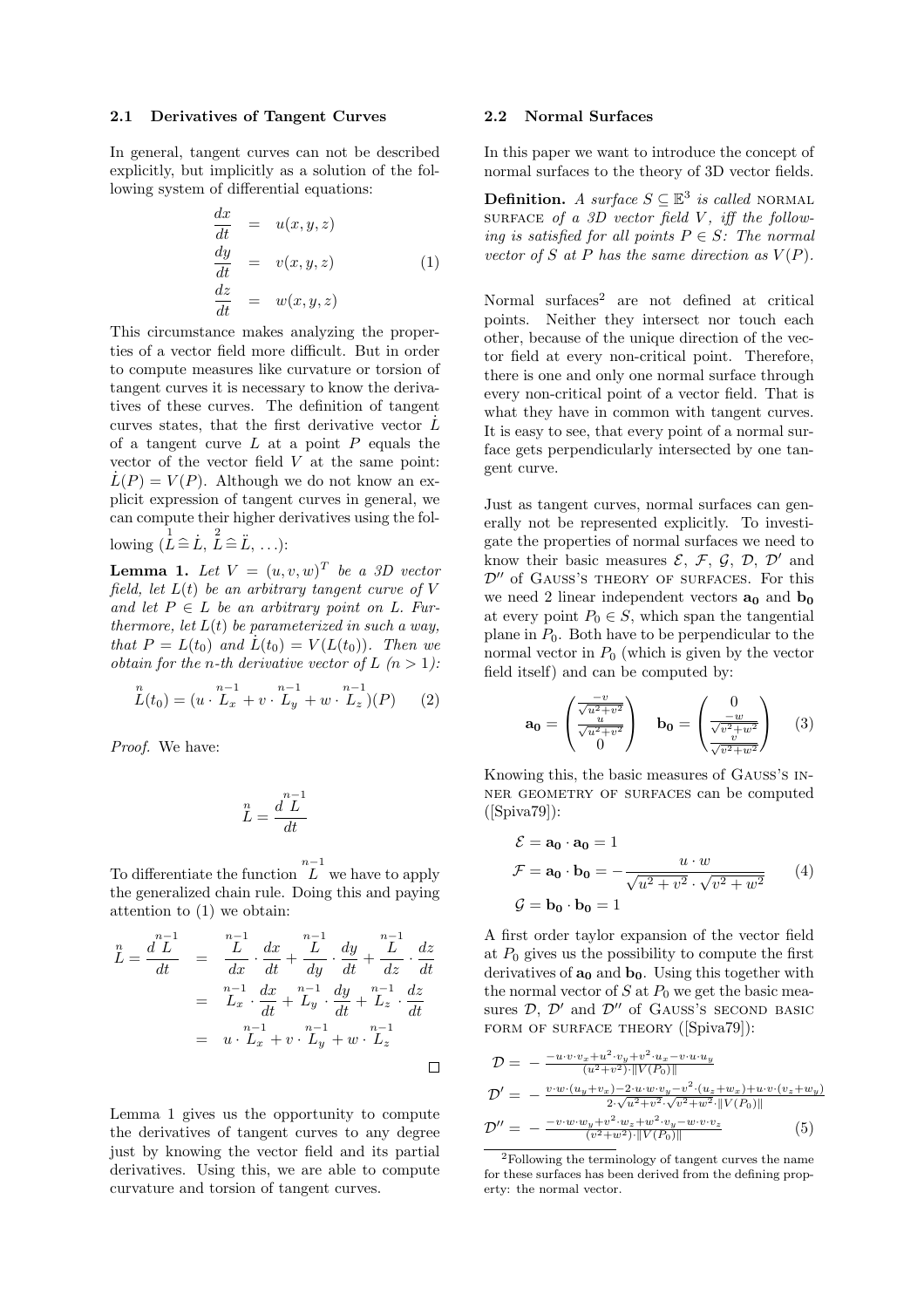

Figure 1: Isosurfaces of curvature field  $\kappa(V_1^{\ell})$ .

Again, just by knowing the vector field and its partial derivatives we are now able to compute the Gaussian and mean curvature of normal surfaces, although in general we are not able to describe normal surfaces with closed formulas.

#### 3 CURVATURE MEASURES

In this section we want to introduce 4 scalar fields defined by the already mentioned curvature measures and discuss their basic properties. To give an impression how the isosurfaces of those fields look like, we will visualize the curvature measures of the linear vector field  $V_1^{\ell} = (-2x, -y, 2z)^T$ , which has only one critical point at  $(0, 0, 0)$  with the class 1 topology  $(AN, S, S)$ .<sup>3</sup> Especially, very high positive (colored<sup>4</sup> in red) or negative (colored in blue) isovalues will be used for this purpose. A detailed description of how the visualization is done and how it can be interpreted will be given in later sections.

# 3.1 Curvature and Torsion of Tangent Curves

The curvature of a curve is a measure for the curve's deviation from its own tangent. Therefore, a straight line has no curvature, whereas



Figure 2: Isosurfaces of torsion field  $\tau(V_1^{\ell})$ .

the curvature on a circle is constant and different from zero. Furthermore, curves in 3D have always non-negative curvature. Using Lemma 1 we can compute the curvature of every point  $P = L(t_0)$ of a tangent curve  $L$  ([Farin92]):

$$
\kappa(t_0) = \frac{\|\dot{L}(t_0) \times \ddot{L}(t_0)\|}{\|\dot{L}(t_0)\|^3}
$$
(6)

As we know that there is one and only one tangent curve through every non-critical point of the vector field  $V$ , we can define the CURVATURE FIELD  $\kappa(V)$ : A scalar field describing at every point the curvature of the tangent curve through that point.  $\kappa(V)$  is not defined at critical points. Figure 1 gives an impression of how such a curvature field looks like.

The torsion is another important measure of curves. It describes how much the curve squirms out of its osculating plane. Therefore planar curves have no torsion. We can compute the torsion for a parameterized curve  $L(t)$  as follows  $([Farin 92]):$ 

$$
\tau(t_0) = \frac{\det\left[\dot{L}(t_0), \ddot{L}(t_0), \dddot{L}(t_0)\right]}{\left\|\dot{L}(t_0) \times \ddot{L}(t_0)\right\|^2} \tag{7}
$$

Using this and Lemma 1 we can compute the torsion of any point of a tangent curve and therefore also for every non-critical point of a vector field. This defines the TORSION FIELD  $\tau(V)$  at all noncritical points of a vector field and in conjunction with (6) it is easy to see, that also the torsion is not defined at points with curvature  $\kappa = 0$  (as the denominator of (7) is zero at those points). Figure 2 shows an isosurface visualization of  $\tau(V_1^{\ell})$ .

<sup>3</sup>This abbreviation means that the flow in one eigenplane of the Jacobian matrix at the critical point has an attracting node topology, whereas the other two eigenplanes contain a saddle topology. See [Weink00] or [Batra98].

<sup>4</sup> If the images in this version of the paper are (printed) in greyscale, red colors might appear brighter than blue ones. Color versions of all images can be found at http://www.zib.de/weinkauf/.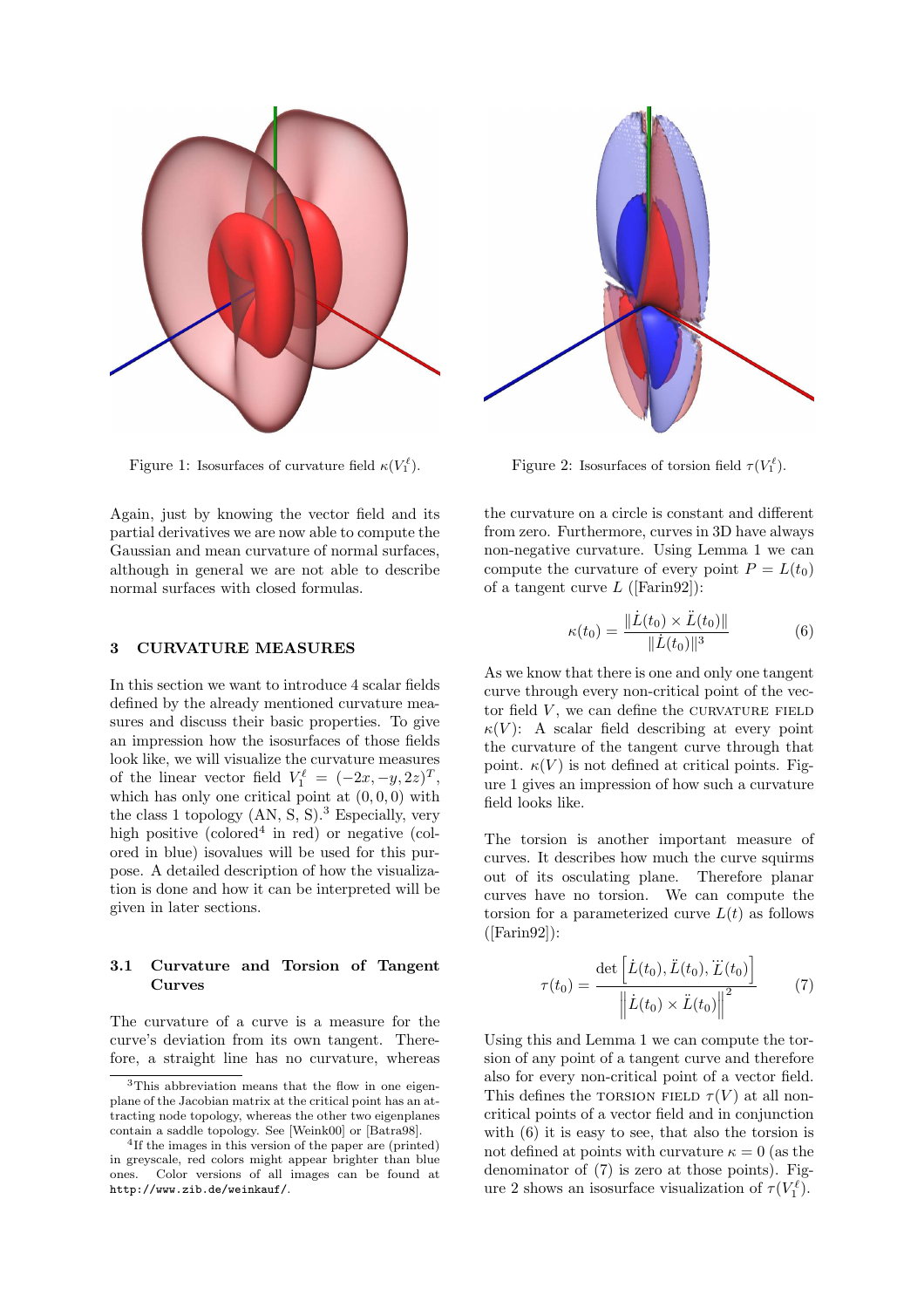

Figure 3: Isosurfaces of Gaussian curvature field  $\mathcal{K}(V_1^{\ell}).$ 

#### 3.2 Gaussian and Mean Curvature of Normal Surfaces

For every point on an arbitrary surface there are two main curvature values  $\lambda_1$  and  $\lambda_2$ , which represent the lowest and highest normal curvature of all curves on that surface that go through this point. The product of those two main curvatures is called Gaussian curvature  $\mathcal{K} = \lambda_1 \cdot \lambda_2$  and can also be written in terms of differential geometry  $(Spiva79)$ :

$$
\mathcal{K} = \frac{\mathcal{D} \cdot \mathcal{D}'' - (\mathcal{D}')^2}{\mathcal{E} \cdot \mathcal{G} - \mathcal{F}^2}
$$
 (8)

Together with (4) and (5) we are now able to compute the Gaussian curvature of any point on a normal surface and as we know that there is one and only one normal surface through every non-critical point of a 3D vector field, we are able to define a scalar field  $\mathcal{K}(V)$  on the same domain, which represents at every non-critical point the Gaussian curvature of the normal surface through that point. This scalar field shall be called Gaus-SIAN CURVATURE FIELD  $\mathcal{K}(V)$  (Figure 3).

Gauss showed in his Theorema egregium, that the Gaussian curvature is invariant against isometrical mappings of the surface. As in general this might be a powerful property, it leads to the fact, that there is no difference between the Gaussian curvature fields of a vector field  $V$  and its inverse vector field  $\check{V} = -V$ , because only the direction of the normal surfaces differs between V and  $\check{V}$ .

In contrast, the mean curvature  $\mathcal{H} = \frac{\lambda_1 + \lambda_2}{2}$  of a surface is *not* invariant against isometrical map-



Figure 4: Isosurfaces of mean curvature field  $\mathcal{H}(V_1^\ell).$ 

pings. It can also be defined in terms of differential geometry ([Spiva79]):

$$
\mathcal{H} = \frac{\mathcal{E} \cdot \mathcal{D}'' - 2 \cdot \mathcal{F} \cdot \mathcal{D}' + \mathcal{G} \cdot \mathcal{D}}{2 \cdot (\mathcal{E} \cdot \mathcal{G} - \mathcal{F}^2)} \tag{9}
$$

Following the definition of the Gaussian curvature field, we define the MEAN CURVATURE FIELD  $\mathcal{H}(V)$  of a vector field V (Figure 4). In the next section we will show, that especially this scalar field has useful properties for analyzing vector fields.

#### 4 BEHAVIOUR AROUND CRITICAL POINTS

In this section we want to study the behaviour of the 4 scalar fields introduced in section 3 around a critical point of a vector field. We will show, that the scalar values (depending on the examined scalar field itself and the topology of the critical point) mostly tend to infinity (diverge) near critical points - and only there. This property will be important for using curvature measures in visualization of vector fields. As the proof of divergence is quite similar for all 4 curvature measures, we will concentrate on the curvature of tangent curves. Detailed proofs for all 4 measures can be found in [Weink00].

As we consider critical points with simple topologies only, we can describe the vector field V around a critical point with a first order approximation at this point 5

$$
V(x, y, z) = V_x \cdot x + V_y \cdot y + V_z \cdot z,
$$
 (10)  
<sup>5</sup>Note:  $V(0, 0, 0) = \mathbf{0}$ .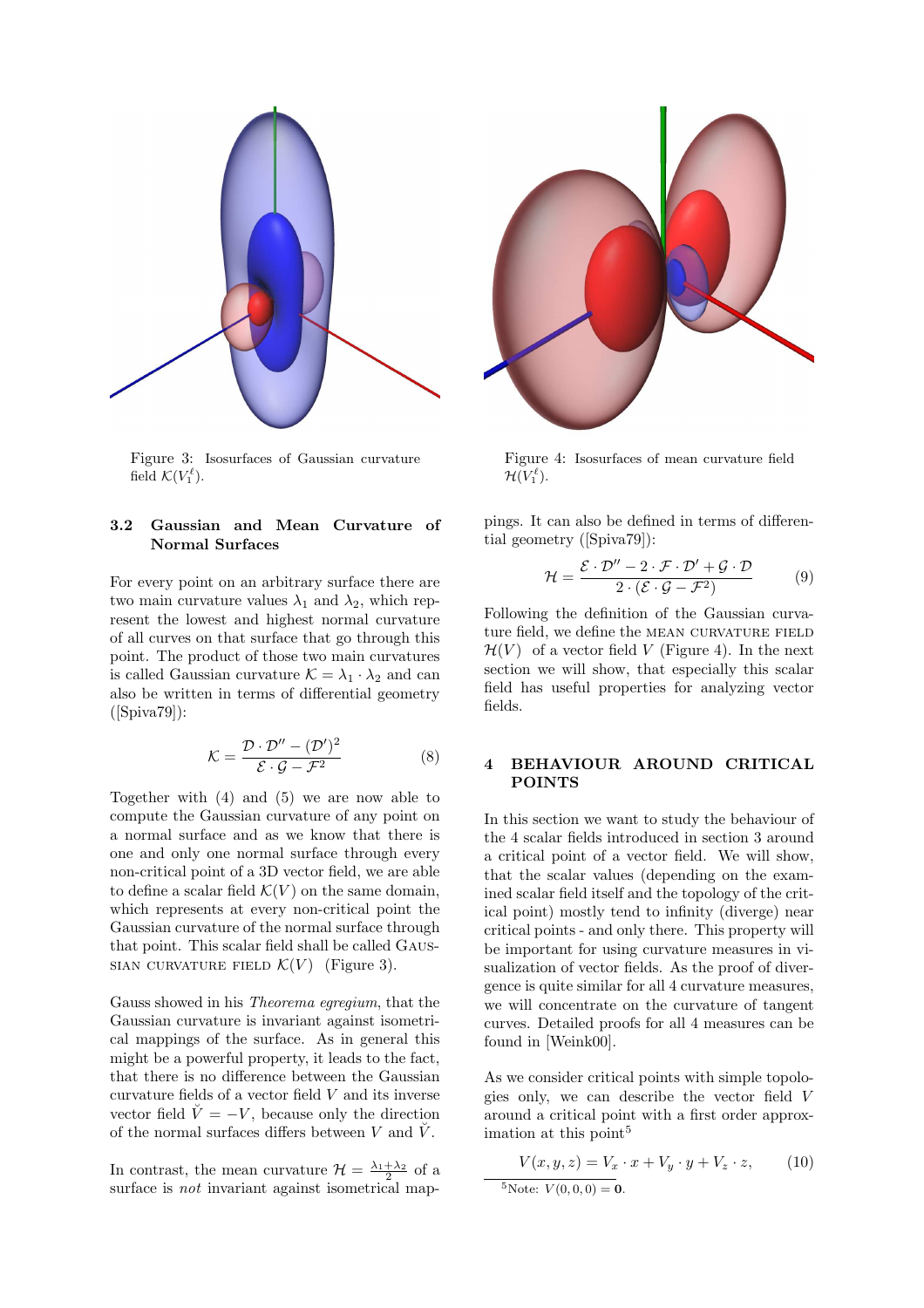

Figure 5: Transformation of coordinates using spherical coordinates.

where  $V_x$ ,  $V_y$  and  $V_z$  are certain vector constants, which build up the Jacobian at the critical point  $(0, 0, 0)$ . The Jacobian can be used to determine the topology of the critical point (see [Batra98]).

To prove the divergence, we consider the scalar values along an arbitrary ray starting at the critical point and we express (10) using spherical coordinates (see Figure 5):

$$
V(r, \phi, \lambda) = r \cdot (V_x \cdot \cos \phi \cdot \cos \lambda + V_y \cdot \cos \phi \cdot \sin \lambda + V_z \cdot \sin \phi)
$$
 (11)

For a *specific* ray (decribed by  $\phi$  and  $\lambda$ ) the distance  $r$  from  $P$  to the critical point  $K$  is the only variable parameter in (11). Expressing the curvature field  $\kappa(V)$  (known from (6)) with (11) and separating variable from constant parameters leads to (constant parts of the formula are denoted with an index 'c', e.g.  $(\dot{L} \times \ddot{L})_u = r^2 (\dot{L}_c \times \ddot{L}_c)_u$ :

$$
\kappa(V) = \frac{r^2 \cdot \sqrt{(\dot{L}_c \times \ddot{L}_c)_u^2 + (\dot{L}_c \times \ddot{L}_c)_v^2 + (\dot{L}_c \times \ddot{L}_c)_w^2}}{r^3 \cdot \left(\sqrt{(\dot{L}_c)_u^2 + (\dot{L}_c)_v^2 + (\dot{L}_c)_w^2}\right)^3}
$$
(12)

Now it is easy to show the divergence:

$$
\lim_{r \to 0+0} \kappa(V) = \lim_{r \to 0+0} \frac{1}{r} \to \infty
$$
 (13)

This estimation can only be done, if the nominator of (12) is not constant zero for all possible rays. So we have to analyze in which cases  $\kappa(V)$ is constant zero around a critical point:

$$
(\dot{L}_c \times \ddot{L}_c)_u = (\dot{L}_c \times \ddot{L}_c)_v = (\dot{L}_c \times \ddot{L}_c)_w = 0
$$
\n(14)

This leads to a linear system of equations with one non-degenerate solution

$$
\begin{cases}\nu_x = v_y = w_z \neq 0 \\
u_y = u_z = v_x = v_z = w_x = w_y = 0\n\end{cases}, (15)
$$

| field            | constant zero     | divergence                                            |
|------------------|-------------------|-------------------------------------------------------|
| $\kappa$ ( )     | class 4           | $\lim_{r\to 0+0}$<br>$\rightarrow \infty$             |
| $\tau(V)$        | class $2 \& 5$    | $\rightarrow \pm \infty$<br>$r\rightarrow 0+0$        |
| $\mathcal{K}(V)$ | center of class 7 | $\lim_{r\to 0+0}$<br>$*\pm\infty$<br>$\overline{r^2}$ |
| $\mathcal{H}(V)$ |                   |                                                       |

Table 1: Behaviour of curvature measures around critical points.

which describes exactly a critical point with a star-topology of class 4: All tangent curves are straight lines starting or ending at the critical point. As straight lines have no curvature,  $\kappa(V)$ has to be constant zero around such a startopology, but for all other topologies (13) shows the divergence of the curvature field near the critical point.

Obviously, this condition is also sufficient: Considering equation (6) and keeping in mind that the vector field is piecewise analytic, we obtain that  $\kappa(V)$  can tend to infinity only if the denominator of (6) converges to 0, i.e. we have a critical point.

Table 1 summarizes the behaviour of all 4 curvature measures around critical points. Regardless of the topology the mean curvature field  $\mathcal{H}(V)$  tends to infinity in the area of a critical point, which is very important for analyzing vector fields with unknown topology. Furthermore, in [Weink00] was shown that  $\mathcal{H}(V)$  describes an important subset of linear direction fields uniquely, which means that just by knowing the mean curvature field a reconstruction of the original vector field is possible (except for the magnitude of the vectors).

The results of this section show that curvature measures are very useful for finding critical points. In the next section we are going to propose some applications of them.

#### 5 VISUALIZATION AND APPLICA-**TIONS**

The curvature measures introduced above have an unbounded co-domain, but many visualization techniques (e.g. colorization) need input parameters with bounded co-domains. Therefore, we normalize the scalar values s to the interval  $\langle -1, 1 \rangle$  resp.  $[0, 1 \rangle$  using the equation

$$
s_{norm} = \text{sgn}(s) \cdot (1 - e^{-\|s\| \cdot con}), \qquad (16)
$$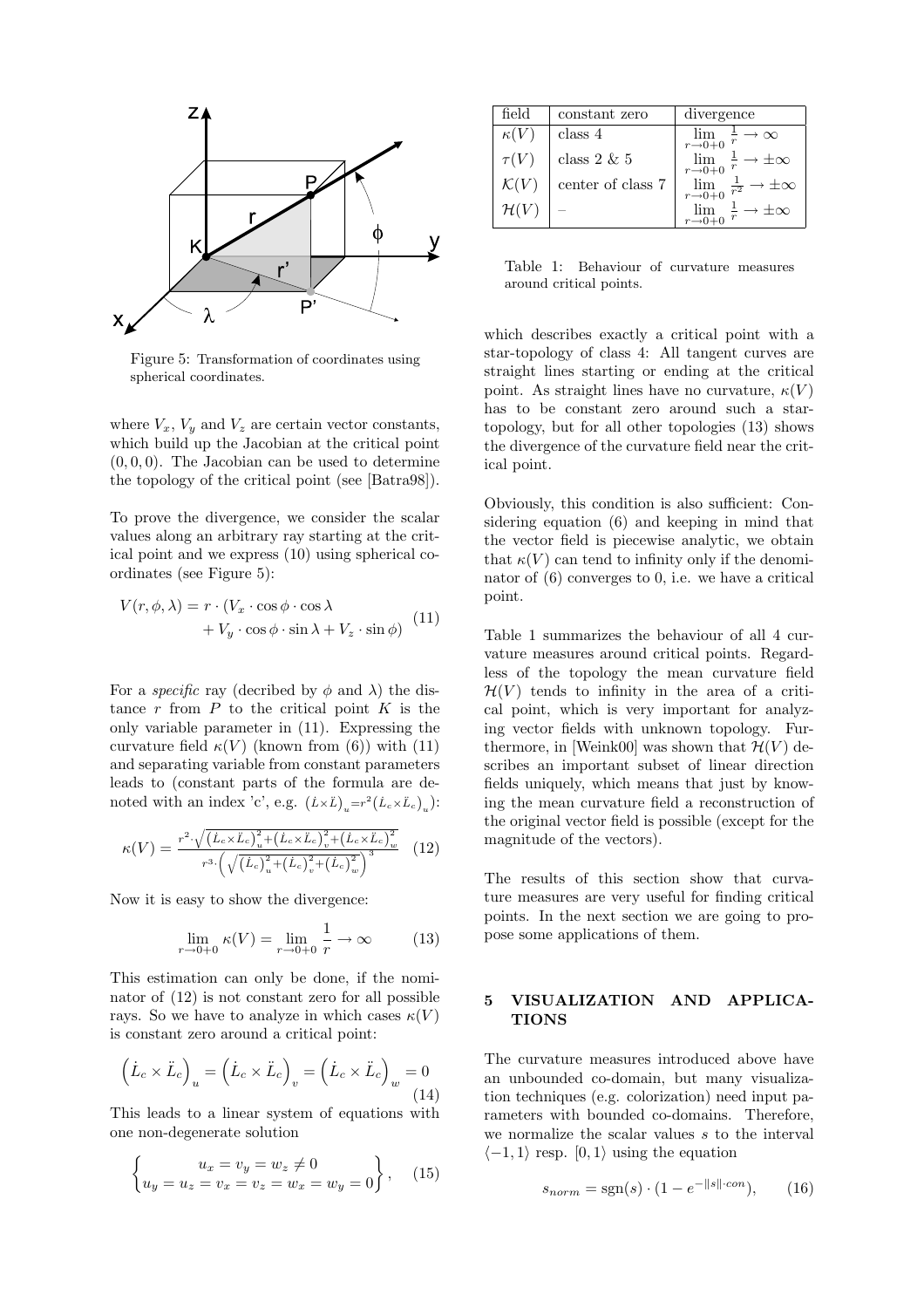

Figure 6: Plot of equation (16) with different contrast parameters.

where *con* can be interpreted as a contrast parameter: Decreasing con emphasizes the critical points. Figure 6 illustrates this.

#### 5.1 Isosurfaces

A lot of visualization techniques for scalar fields have been developed<sup>6</sup>, e.g. volume rendering and isosurface extraction. We found isosurface extraction especially suitable for visualizing the 4 introduced scalar fields. For this purpose very high or very low isovalues should be defined, because this ensures that the resulting isosurfaces are tightly bounded around the critical points of the vector field. Therefore, the positions of the critical points can easily be seen without a prior numerical analysis of the vector field, which would be necessary to visualize these positions otherwise.

The necessity of normalizing the curvature measures becomes very obvious for the definition of very high isovalues: It is very uncertain what a high value means in case of an unbounded codomain, but if the scalar values are bounded to  $\langle -1, 1 \rangle$  resp.  $[0, 1 \rangle$  this question is easy to answer. In the Figures 1, 2, 3 and 4 we used isovalues of 0.95 (colored in red) and −0.95 (colored in blue) for extracting the isosurfaces closest to the critical point. Somewhat smaller isovalues around  $\pm 0.7$  have been used for the transparent isosurfaces. It comes out that the isosurfaces defined by isovalues with the same sign are identical to each other except for scaling. This is ensured by the divergence behaviour of the curvature measures (see Table 1), but only true if an influence from other critical points can be excluded.

In Figure 7 we applied the isosurface visualization of the mean curvature field to a more complicated vector field: The electrostatic field around a benzene molecule, called benzene data set. It was calculated on a  $101<sup>3</sup>$  regular grid using the



(a) Isosurfaces defined by very high and very low isovalues  $(\pm 0.99)$ . The positions of the critical points are obvious. Viewed from below.



(b) Isosurfaces defined by isovalues  $\pm 0.99$  (opaque) and  $\pm 0.8$  (transparent). Frontal view.

Figure 7: Benzene data set: Isosurfaces of mean curvature field. Positive mean curvature is colored red, negative is colored blue.

fractional charges method. For this paper we restrict the visualizations based on this data set to the inner ring of the molecule. The positions of the critical points can easily be seen in figure 7a, whereas figure 7b additionally gives an overview of the structure of the mean curvature field.

Isosurface visualization of curvature measures eases the determination of the positions of critical points, but does not include any directional information about the vector field.

<sup>6</sup>A survey about visualization techniques for scalar fields can be found in [Schum00].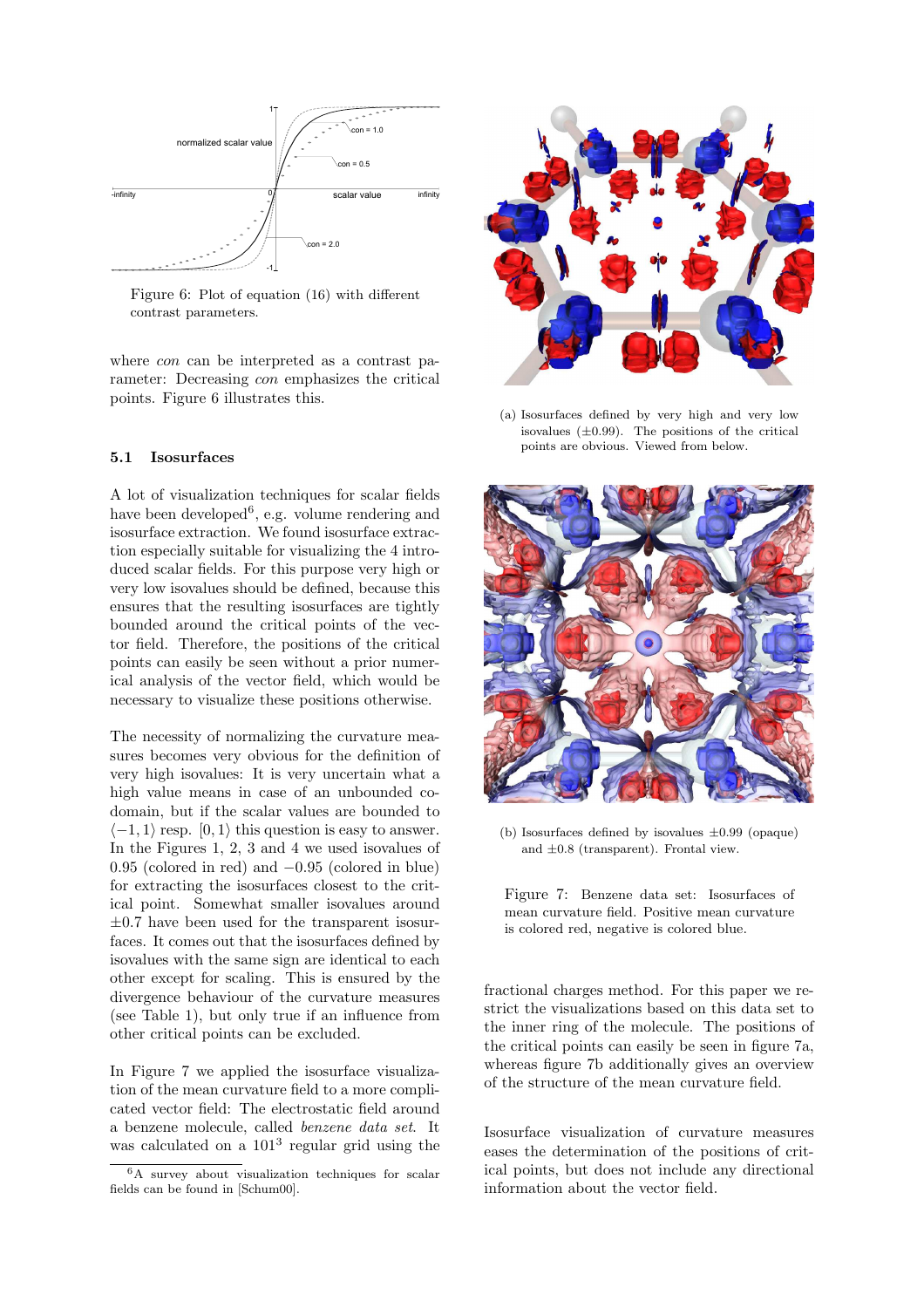

Figure 8: Benzene data set: Visualization of the vector field using illuminated streamlines.

### 5.2 Color Coding and Distribution of **Streamlines**

Another approach of applying the curvature measures to vector field visualization is to couple these measures with methods that include directional information of the vector field. A well-known method for this purpose is the visualization of streamlines. Zöckler et al proposed in [Zöckl96] the technique of *Illuminated* Streamlines, which incorporates a special lighting mechanism into the visualization of streamlines for a better visual recognition of their threedimensionality. In Figure 8 this technique was applied to the benzene data set, but the positions of the critical points and the flow around them are hard to see in this picture.

Therefore, we propose the use of curvature measures for colorization and distribution of illuminated streamlines. Colorizing the streamlines at positions of very high or very low curvature enables the viewer to detect critical points, and this eases the understanding of the flow to a very high degree. Furthermore, as the flow of a vector field around a critical point defines its topology, the resulting images support a visually performed topological analysis by a trained viewer. Figure 9 shows illuminated streamlines colorized by mean curvature.

Up to here, the seed points of the streamlines have been distributed homogeneous over the whole domain. Zöckler et al describe in [Zöckl96] a mechanism of distributing the seed points corresponding to regions of interest qualified by a certain scalar



Figure 9: Benzene data set: Illuminated streamlines only influenced in color by the mean curvature field. Positive mean curvature is colored red, negative is colored blue.

quantity s, i.e. more seed points are placed in regions with high values of s. Choosing curvature measures as input of this mechanism increases the density of streamlines around critical points and decreases it in other regions<sup>7</sup>: The resulting visualization concentrates even more on the topology of the vector field. Furthermore, this effect can be intensified by applying a higher transparency to the streamlines at regions with lower (absolute) curvature. Figure 10 shows illuminated streamlines of the benzene data set influenced in color, distribution and transparency by the mean curvature field.

# 5.3 Other Applications

As the curvature measures tend to infinity around critical points of a vector field, a lot of other applications corresponding to the examination of critical points can be imagined. Only two examples shall be given here. At first, it might be helpful to use curvature measures instead of vector magnitude for finding critical points numerically. Especially in regions with an overall small magnitude the detection of critical points based on the criterion of a zero magnitude may be numerically unstable, whereas the curvature measures react rather sensitively to the appearance of critical points.

At second, curvature measures could be used as a criteria for subdividing vector fields, e.g. using an

<sup>7</sup>Absolute values have to be taken for this purpose.